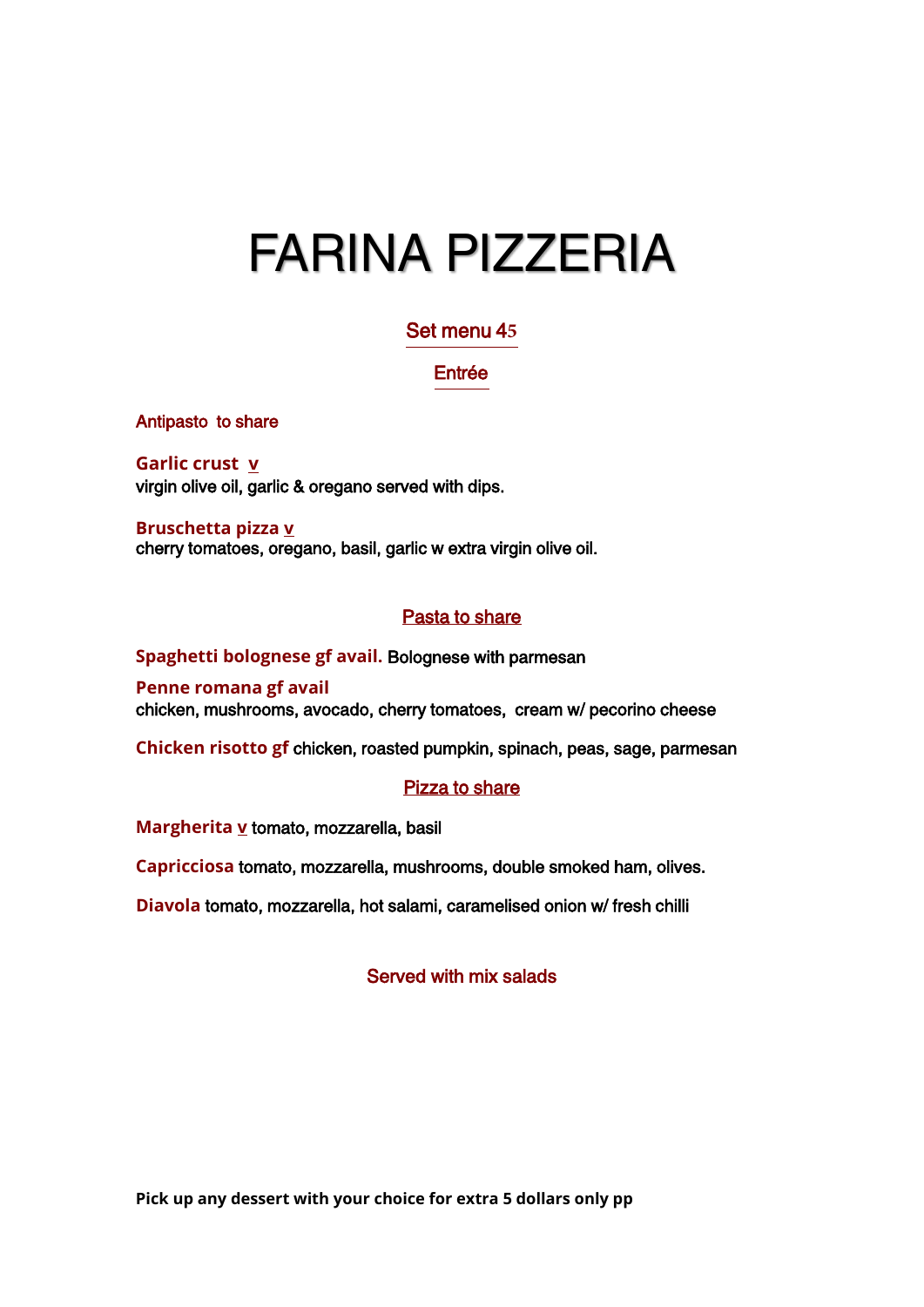# FARINA PIZZERIA

# Set menu \$5**2**

## Entrée

Antipasto to share

**Calamari fritti** salt & pepper squid w fennel salad & w tartare sauce.

**Garlic pizza w/ mozzarella v** garlic base with parsley, rosemary, mozzarella

## Pasta to share

**Spaghetti marinara gf avail.** garlic, chilli, mussels, clams, calamari, prawns, Napoli sauce

**Gnocchi genovese** Basil pesto with chicken, parmesan with cream (pine nuts) **Porcini risotto** porcini mushrooms, parmesan cheese with truffle oil

# Pizza to share

**Marinara** tomato, mozzarella, prawns, calamari, mussels and basil

**Farina special** tomato, buffalo mozzarella, mushroom, artichokes, semi dried tomato, prosciutto and ricotta cheese.

**Patate (white) v**  mozzarella cheese, garlic, rosemary, roasted potatoes, parsley, fresh chili and sea salt

## Served with salads

## **Desserts**

**Nutella pizza** wood fire pizza w/ Nutella, strawberries & vanilla bean gelato

**Pick up any dessert with your choice for extra 5 dollars only pp**